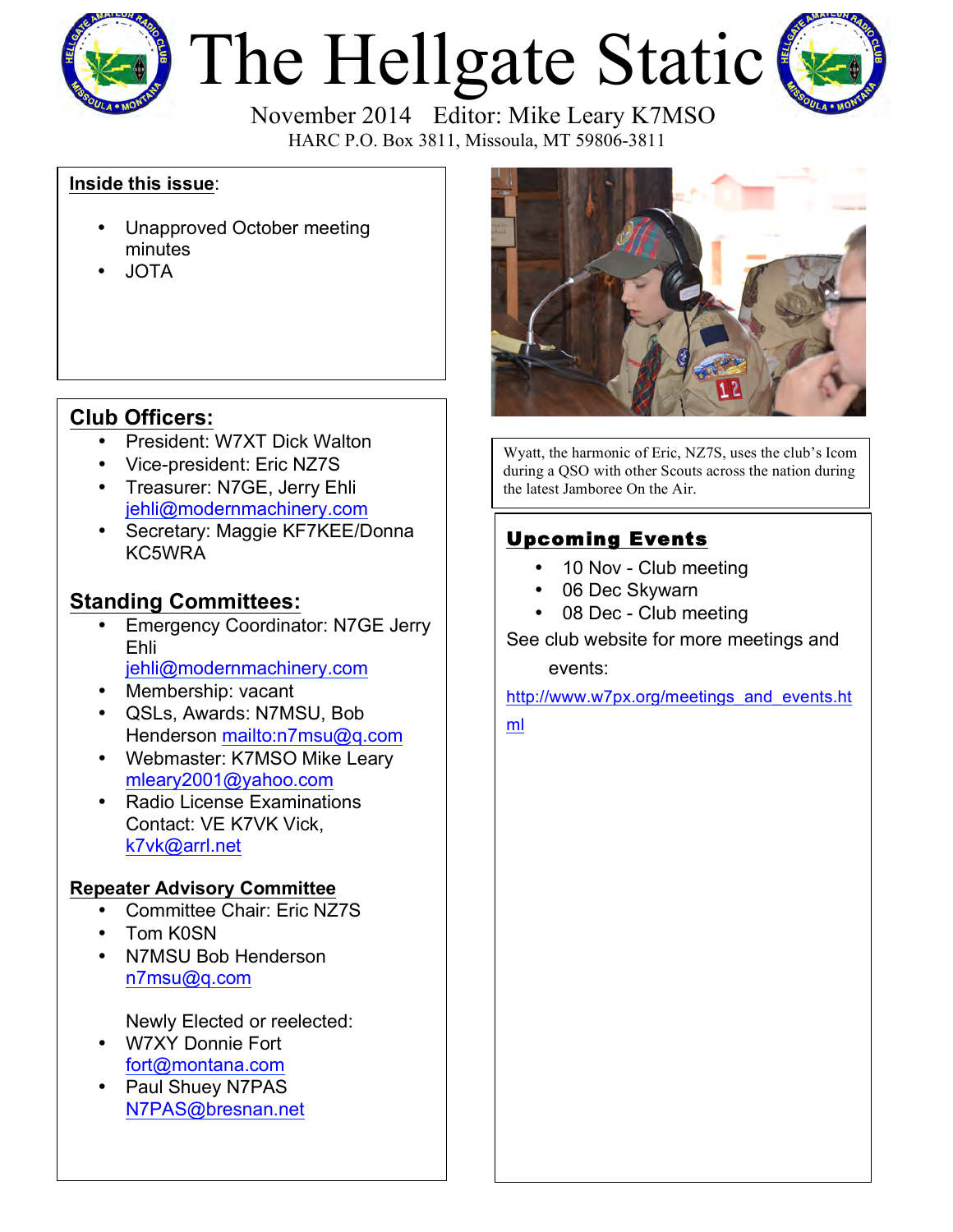# **Hellgate Amateur Radio Club Minutes October 13 2014**

President Dick Walton W7XT called the meeting to order. The following were in attendance: Donna Pecastaing KC5WRA, Bill Farrell W4YMA, Wayne Weber KE7BPU, Mike Leary K7MSO, Paul Shuey N7PAS, Gary Watson N7DXT, Larry Stipe K7GIS, Maggie Lough KF7KEE, Dean McCollom KJ6CQC, Jerry Ehli N7GE, Dick Walton W7XT, Eric Sedgwick NZ7S.

Bill Farrell W4YMA moved to approve the September minutes. Gary Watson N7DXT 2<sup>nd</sup>. Passed

Treasurer Jerry Ehli N7GE presented the September Treasurer's Report. Paul Shuey N7PAS moved to accept the report. Bill Farrell W4YMA 2<sup>nd</sup>. Passed.

Dick Walton W7XT reported on the Gran Fondo. 22 hams worked the event including 2 nonmembers. The Symphony raised \$45,000. The number of hams working this event has increased each year - 12 in 2012, 16 in 2013, and 22 in 2014. Dick thanked everyone for their participation.

Eric Sedgwick NZ7S and Dick Walton W7XT reported on the status of the 80, APRS and Packet repeaters. All are working. Eric said maybe we can go up there if time before winter sets in. Need to do it before TOSRV. Dick had an idea Packet not used that much. It is a useful thing for Emergencies. Should we have a little demonstration of it?

Special Election for Vice-President to fill Dick Walton W7XT seat for 2 months until Dec election. Jerry Ehli nominated Eric Sedgwick NZ7S. Paul Shuey N7PAS moved to close nominations. Maggie Lough KF7KEE 2<sup>nd</sup>. Passed. Maggie Lough KF7KEE moved to elect Eric Sedgwick NZ7S by acclamation Jerry Ehli N7GE 2<sup>nd</sup>. Passed.

HARC Christmas party and elections were discussed. Officers are nominated in Nov. Bill Farrell W4YMA moved to appoint a nominating committee. Gary Watson N7DXT  $2^{nd}$ . Passed. The following volunteered to be on the committee – Gary Watson N7DXT, Mike Leary K7MSO, and Bill Farrell W4YMA. Donna, Gary, and Jerry will plan the Christmas party, election of new officers, and program. Donna will again play the piano.

Jamboree on the Air (JOTA) is scheduled for Oct 18. Eric Sedgwick NZ7S is coordinating this event. Several scouts will be working on their radio badges. Dean McCollom will help setting up a military station. Mike Leary will help. Frank K will help. Set-up will begin at 11am. Event will be from 1pm to 4pm at Fort Missoula.

Liz Myers, Elmer Myers WG7P widow, sent some of his equipment to the club for donation and sale. It was available for seeing before silent auction ending at Nov meeting. Jerry looked up prices of equivalent equipment online. Jerry Ehli N7GE moved to keep AIS Tracker for club. Paul Shuey N7PAS 2<sup>nd</sup>. Passed. Eric will take other equipment home to test.

Mike Leary K7MSO recommended upgrading club's laptop operating system from Vista to Windows 7. He will investigate this further and report back in Nov.

Net Control Operator Schedule: Eric Sedgwick NZ7S 10/15, Gary Watson N7DXT 10/22, Mike Leary K7MSO 10/29, Donna Pecastaing KC5WRA 11/5, Bill Farrell W4YMA 11/12. Dick Walton displayed Plaque to honor Lewis Ball NQ7D. Argus Hamfest will be Sat Oct 18 at the Masonic Hall in Stevensville. Adjournment.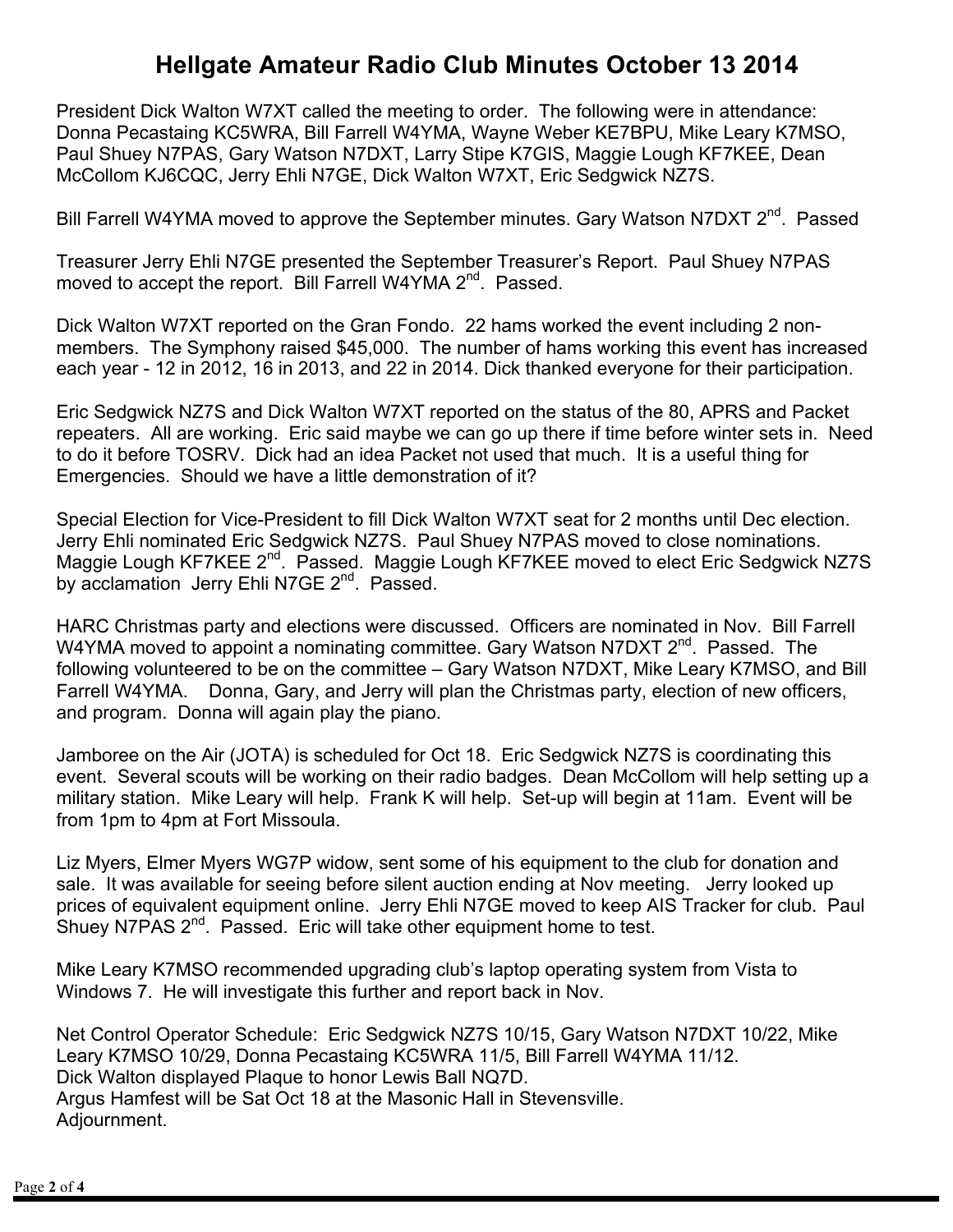# **Jamboree On The Air (JOTA) 2014**

A total of about 50 Scouts, parents, Scout leaders and four hams got together on a Saturday afternoon for the 2014 Jamboree On The Air, when scouts talk to scouts. With only four hams (Frank W7PAQ, Dean KJ6CQC, Eric NZ7S, Mike K7MSO) to set up the beam, rotator, transceiver, tables and chairs things were pretty hectic. They fact that Wyatt, Eric NZ7S's son, was eager to help set up and tear down was greatly appreciated, as always.

This time the propagation gods smiled upon us almost every time that the kids called out 'CQ' on the 20 meter calling frequency. Quite often we had another station reply and 'QSY' to a quieter frequency to chat, and chat they did! Once the scouts started talking with other scouts in California and Oregon about video games in general and Minecraft specifically, there was almost no stopping them.

One scout in particular, T.J., or Tango Juliet, as he liked to let everyone know, was especially eager to talk and made a friend in Oregon that day. His radio etiquette was so good Mike K7MSO just had to sit by, watch and smile. After a good while T.J. had to let other scouts use the radio, but he returned and chatted some more. We hope he will return again next year.

Frank, W7PAQ, brought his laptop and wireless router that allowed him to control his radios at his home QTH from out at the Fort. He was thus able to set up with minimal fuss and operated PSK31 without causing or receiving interference from the club transceiver at the Fort.

At about 1600 local it was time to say goodbye to our new friends, both on the air and at the Fort. We hope to see these scouts and more again next year.



Wyatt and another Scout looking for QSOs T.J. listens intently through QRM